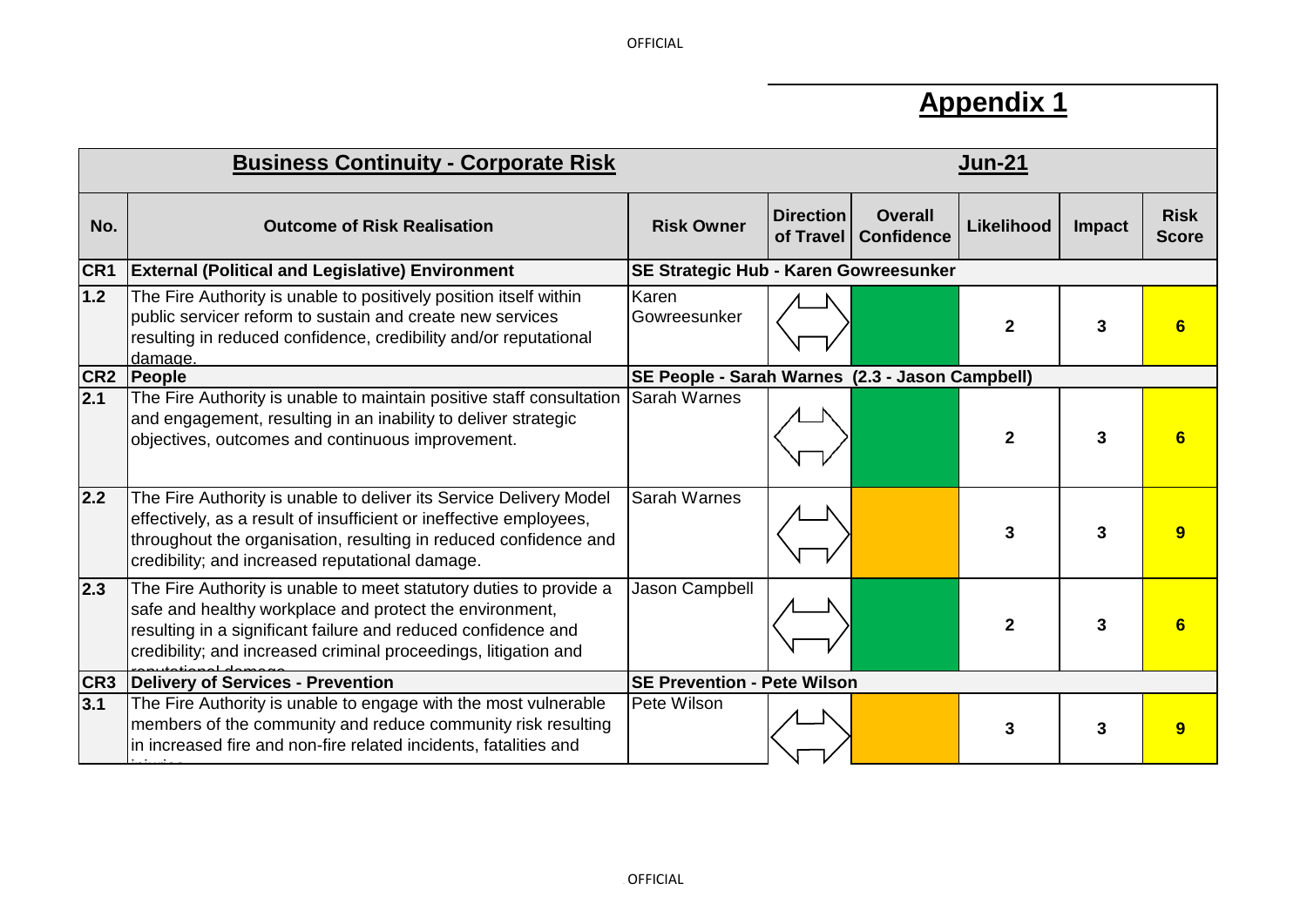| 3.2 | The Fire Authority is unable to establish effective partnership<br>arrangements and deliver community outcomes, resulting in a<br>significant impact upon the organisation's financial standing,<br>reputation and ability to deliver key objectives.                                                                                                                                       | Pete Wilson                                    |  |  | $\overline{2}$ | $\overline{2}$ |    |  |
|-----|---------------------------------------------------------------------------------------------------------------------------------------------------------------------------------------------------------------------------------------------------------------------------------------------------------------------------------------------------------------------------------------------|------------------------------------------------|--|--|----------------|----------------|----|--|
|     | <b>CR4</b> Delivery of Services - Protection                                                                                                                                                                                                                                                                                                                                                | <b>SE Protection - Sam Burton</b>              |  |  |                |                |    |  |
| 4.1 | The Fire Authority is unable to effectively discharge its duties<br>under the Regulatory Reform (Fire Safety) Order and associated<br>legislation, resulting in a decline in non-domestic fire safety<br>standards; reduced confidence and credibility; and increased<br>litigation and reputational damage.                                                                                | Sam Burton                                     |  |  | $\overline{2}$ | 3              |    |  |
|     | <b>CR5</b> Delivery of Services - Response                                                                                                                                                                                                                                                                                                                                                  | SE Response - Steve Vincent/Simon Barry        |  |  |                |                |    |  |
| 5.1 | The Fire Authority is unable to ensure that operational incidents<br>are dealt with safely, assertively and effectively using appropriate<br>levels of resources and personnel, resulting in increased<br>firefighter and community risk; reduced confidence and credibility;<br>and increased reputational damage.                                                                         | <b>Steve Vincent</b>                           |  |  | $\overline{2}$ |                |    |  |
| 5.2 | The Fire Authority is unable to maintain its command and control<br>function, resulting in an inability to receive, process and respond<br>to emergency calls effectively, so increasing community risk;<br>reducing confidence and credibility; and increasing reputational<br>damage.                                                                                                     | <b>Simon Barry</b>                             |  |  | 3              | 3              |    |  |
|     | <b>CR6 Business Continuity &amp; Preparedness</b>                                                                                                                                                                                                                                                                                                                                           | SE Organisational Preparedness - Steve Vincent |  |  |                |                |    |  |
| 6.1 | The Fire Authority is unable to provide business continuity<br>arrangements, to maintain delivery of core functions, as a result<br>of extensive disruption to normal working arrangements, including<br>national and international deployments, significant and major<br>events, resulting in increased community risk; reduced<br>confidence; increased reputational damage; and external | <b>Steve Vincent</b>                           |  |  | 3              | 4              | 12 |  |
|     | <b>CR7</b> Information, Communications and Technology                                                                                                                                                                                                                                                                                                                                       | SE Digital & Data - Kash Singh                 |  |  |                |                |    |  |
| 7.1 | The Fire Authority is unable to provide and maintain an effective<br>ICT provision to support the delivery of core functions, resulting in<br>significant disruption to the organisation's functionality, reduced<br>confidence, credibility, reputational damage and external scrutiny.                                                                                                    | Kash Singh                                     |  |  | 3              | 3              |    |  |